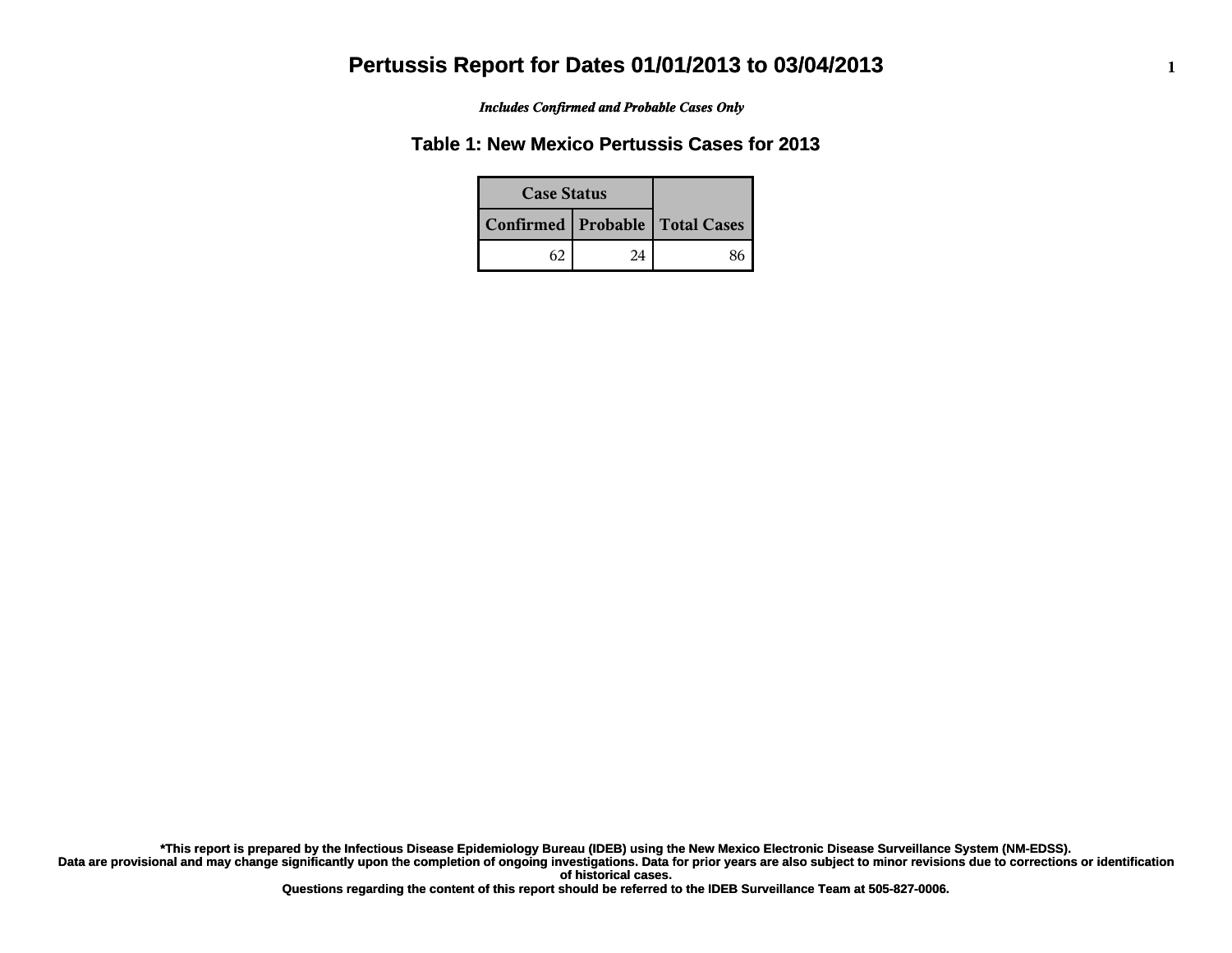*Includes Confirmed and Probable Cases Only*

### **Table 2: Pertussis Cases by County**

| <b>County Name</b>       | Case<br><b>Number</b> | Percent<br>of Total<br>Cases | Incidence<br>per<br>100,000 |
|--------------------------|-----------------------|------------------------------|-----------------------------|
| <b>Bernalillo County</b> | 43                    | 50.0                         | 6.5                         |
| Colfax County            | 7                     | 8.1                          | 51.0                        |
| <b>Eddy County</b>       | 4                     | 4.7                          | 7.4                         |
| Lea County               | 5                     | 5.8                          | 7.7                         |
| Los Alamos County        | 6                     | 7.0                          | 33.4                        |
| Rio Arriba County        | $\mathfrak{D}$        | 2.3                          | 5.0                         |
| San Juan County          | 3                     | 3.5                          | 2.3                         |
| San Miguel County        | 1                     | 1.2                          | 3.4                         |
| Santa Fe County          | 8                     | 9.3                          | 5.5                         |
| <b>Taos County</b>       | 1                     | 1.2                          | 3.0                         |
| Valencia County          | 6                     | 7.0                          | 7.8                         |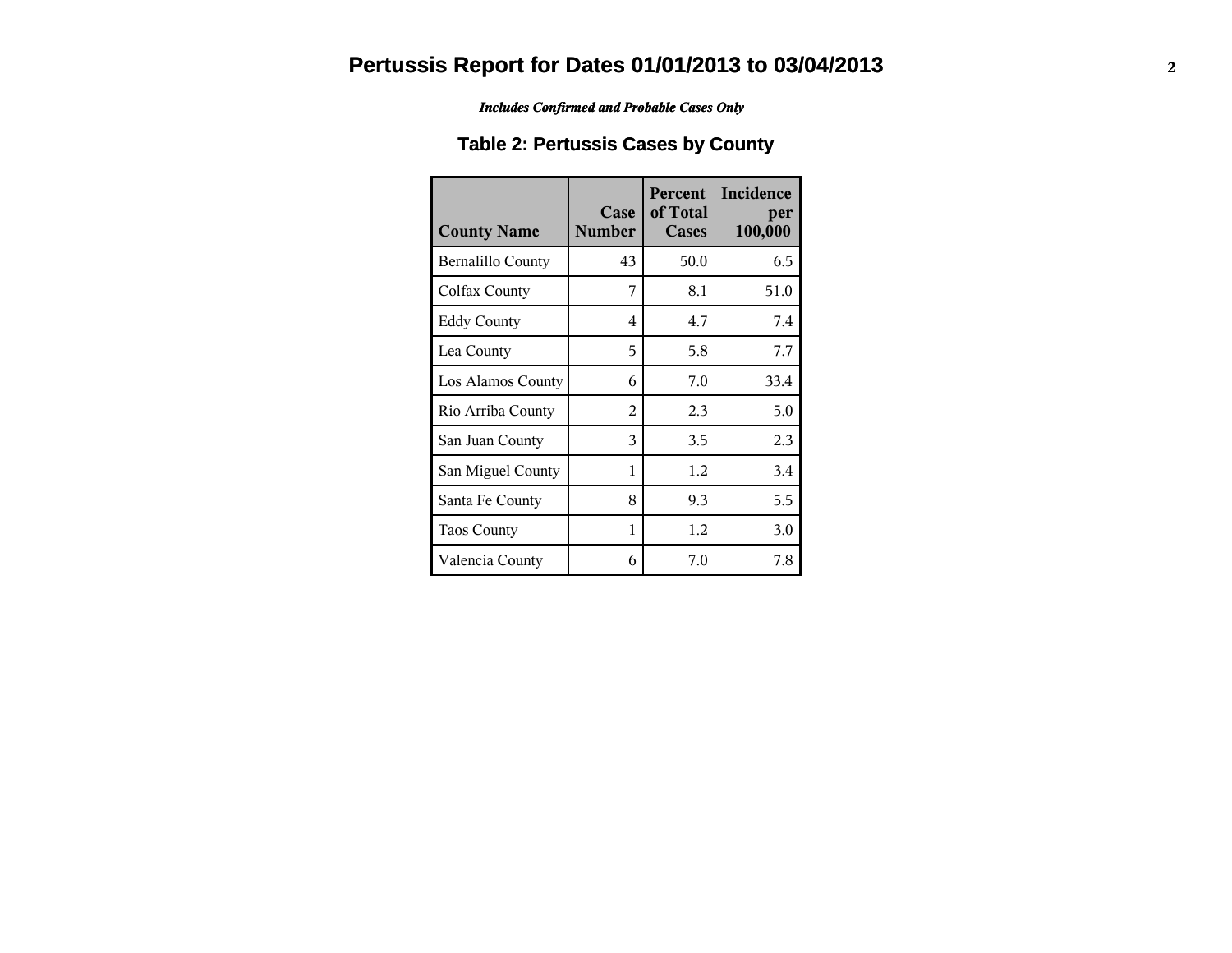*Includes Confirmed and Probable Cases Only*

#### **Table 3: Pertussis Cases by Age Group**

| <b>Age Group</b>  | Case<br><b>Number</b> | <b>Percent</b> |
|-------------------|-----------------------|----------------|
| $<$ 1 Year        | 6                     | 7.0            |
| 1 to 5 Years      | 10                    | 11.6           |
| 6 to 10 Years     | 29                    | 33.7           |
| 11 to 18 Years    | 14                    | 16.3           |
| 19 to 65 Years    | 26                    | 30.2           |
| 65 Years or Older |                       | 1.2            |

**Data are provisional and may change significantly upon the completion of ongoing investigations. Data for prior years are also subject to minor revisions due to corrections or identification of historical cases. \*This report is prepared by the Infectious Disease Epidemiology Bureau (IDEB) using the New Mexico Electronic Disease Surveillance System (NM-EDSS).**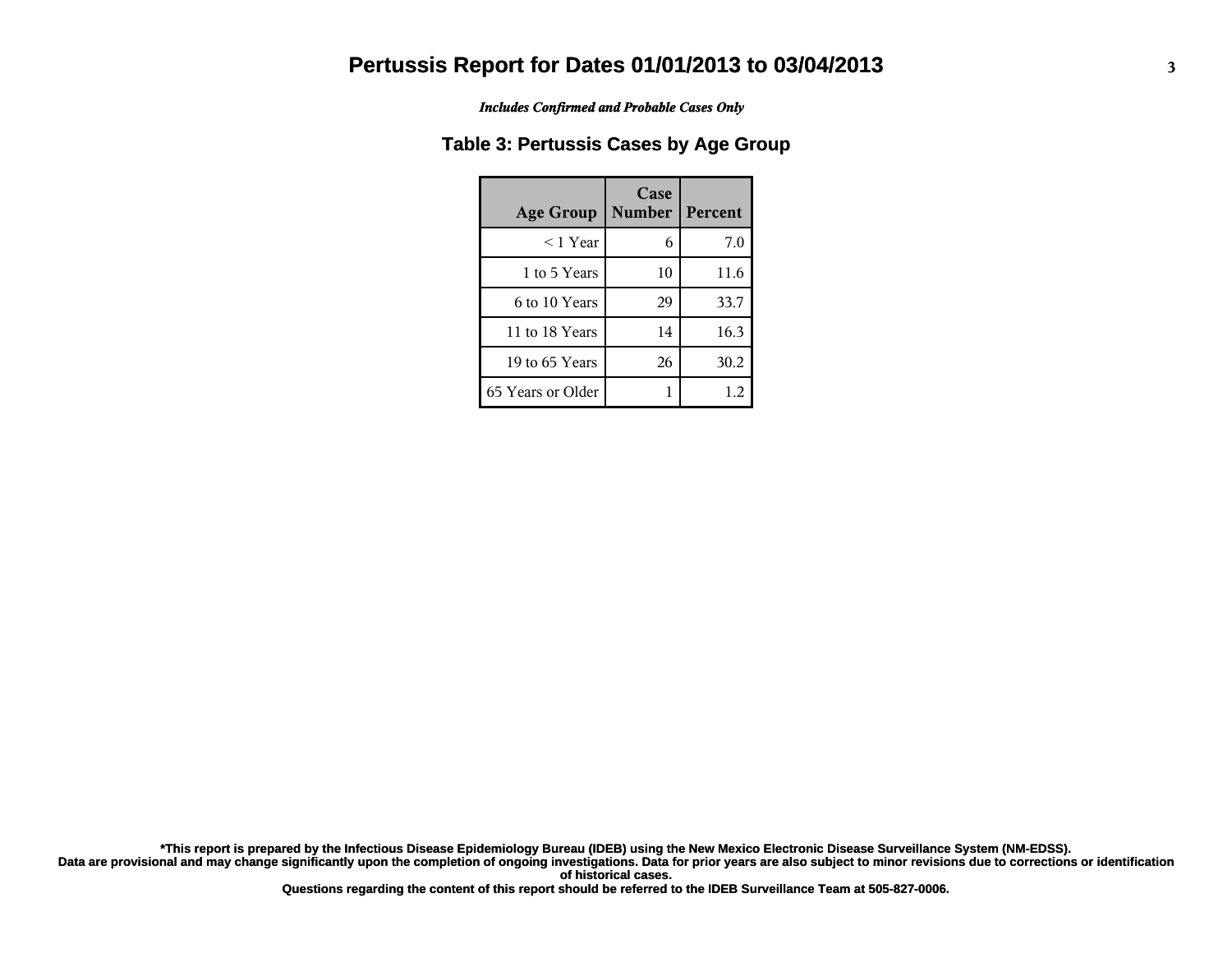*Includes Confirmed and Probable Cases Only*

#### **Table 4: Pertussis Cases by Race/Ethnicity**

| Race/Ethnicity                    | Case<br><b>Number</b> | Percent |
|-----------------------------------|-----------------------|---------|
| American Indian or Alaska Nativel |                       | 1.2     |
| <b>Black or African American</b>  | 2                     | 2.3     |
| Hispanic                          | 47                    | 54.7    |
| White                             | 35                    | 40.7    |
| Unknown/Missing                   |                       |         |

**Data are provisional and may change significantly upon the completion of ongoing investigations. Data for prior years are also subject to minor revisions due to corrections or identification of historical cases. \*This report is prepared by the Infectious Disease Epidemiology Bureau (IDEB) using the New Mexico Electronic Disease Surveillance System (NM-EDSS).**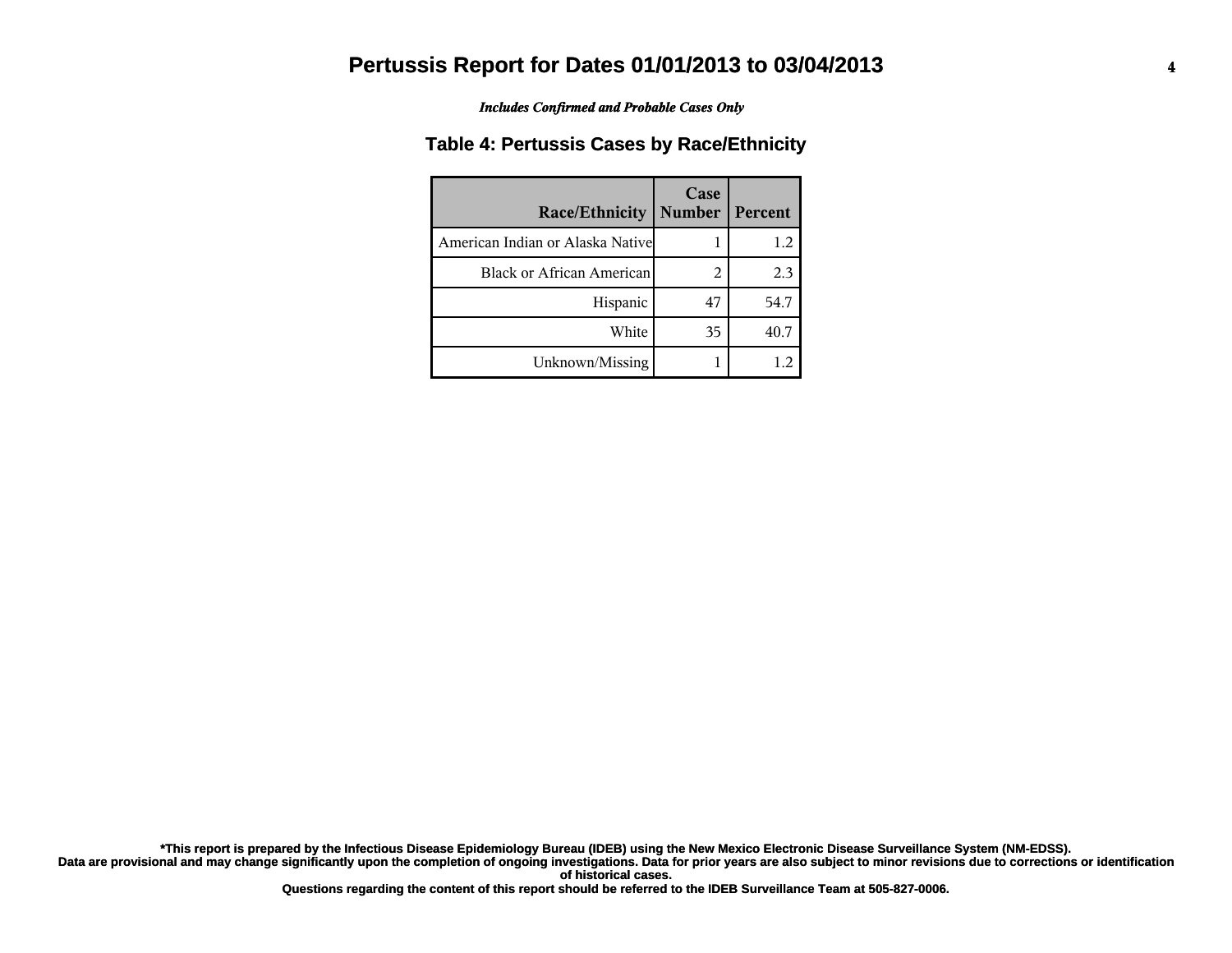*Includes Confirmed and Probable Cases Only*

#### **Table 5: Cases of Pertussis by Race/Ethnicity**

|                                  | <b>Ethnicity</b>         |                                        |                            |              |
|----------------------------------|--------------------------|----------------------------------------|----------------------------|--------------|
| Race                             | Hispanic<br>or<br>Latino | <b>Not</b><br>Hispanic<br>or<br>Latino | Unknown/<br><b>Missing</b> | <b>Total</b> |
| American Indian or Alaska Native | $\theta$                 | 1                                      | $\Omega$                   | 1            |
|                                  | 0.00                     | 1.16                                   | 0.00                       | 1.16         |
| <b>Black or African American</b> | 2                        | 0                                      | $\Omega$                   | 2            |
|                                  | 2.33                     | 0.00                                   | 0.00                       | 2.33         |
| White                            | 35                       | 35                                     | $\Omega$                   | 70           |
|                                  | 40.70                    | 40.70                                  | 0.00                       | 81.40        |
| <b>Unknown/Missing</b>           | 12                       | $\Omega$                               | 1                          | 13           |
|                                  | 13.95                    | 0.00                                   | 1.16                       | 15.12        |
| <b>Total</b>                     | 49<br>56.98              | 36<br>41.86                            | 1.16                       | 86<br>100.00 |

**\*This report is prepared by the Infectious Disease Epidemiology Bureau (IDEB) using the New Mexico Electronic Disease Surveillance System (NM-EDSS).**

**Data are provisional and may change significantly upon the completion of ongoing investigations. Data for prior years are also subject to minor revisions due to corrections or identification of historical cases.**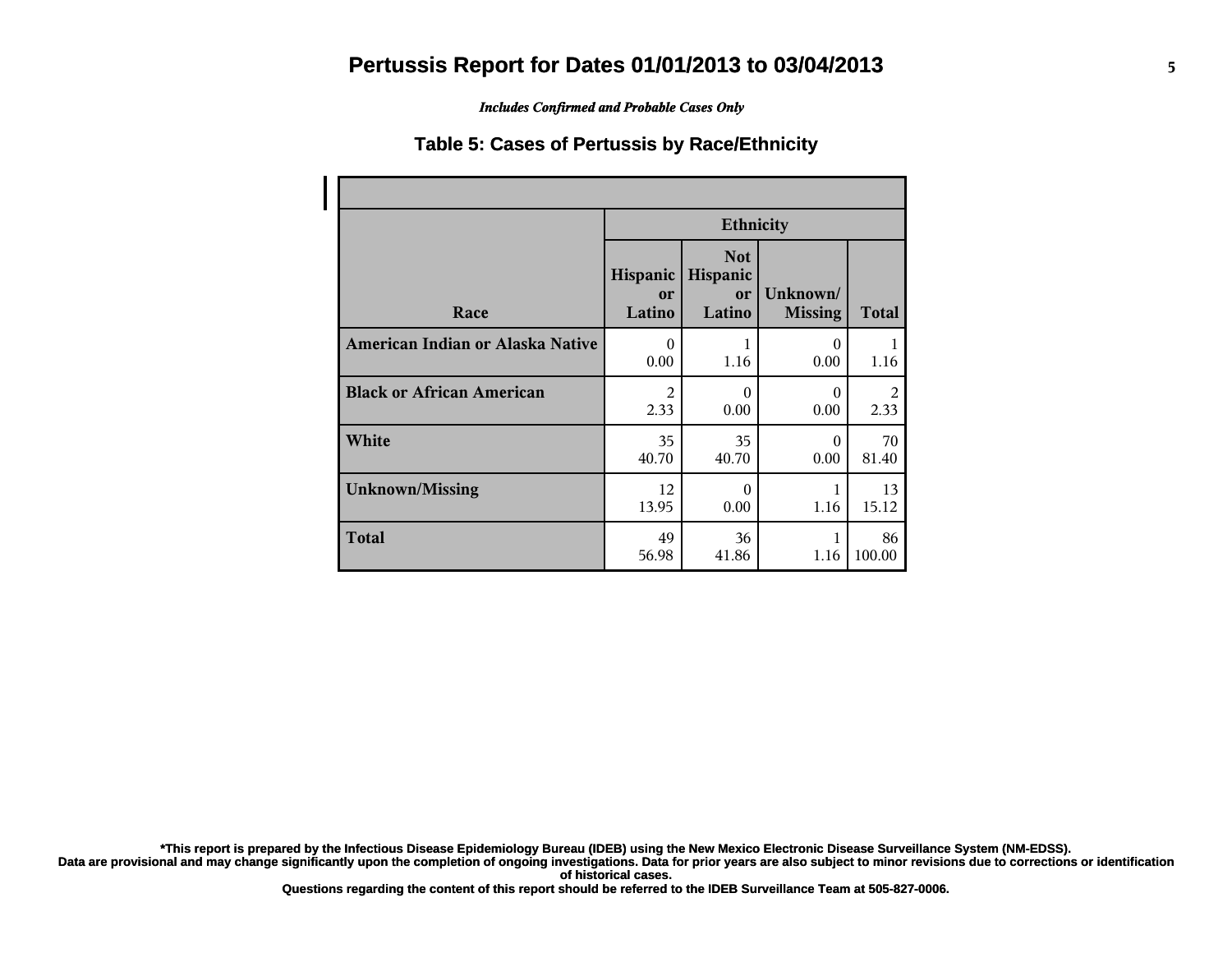*Includes Confirmed and Probable Cases Only*

#### **Table 6: Pertussis Cases by Sex**

| Gender | Case<br>  Number | Percent |
|--------|------------------|---------|
| Female | 45               | 52.3    |
| Male   | 41               | 47.7    |

**Data are provisional and may change significantly upon the completion of ongoing investigations. Data for prior years are also subject to minor revisions due to corrections or identification of historical cases. \*This report is prepared by the Infectious Disease Epidemiology Bureau (IDEB) using the New Mexico Electronic Disease Surveillance System (NM-EDSS).**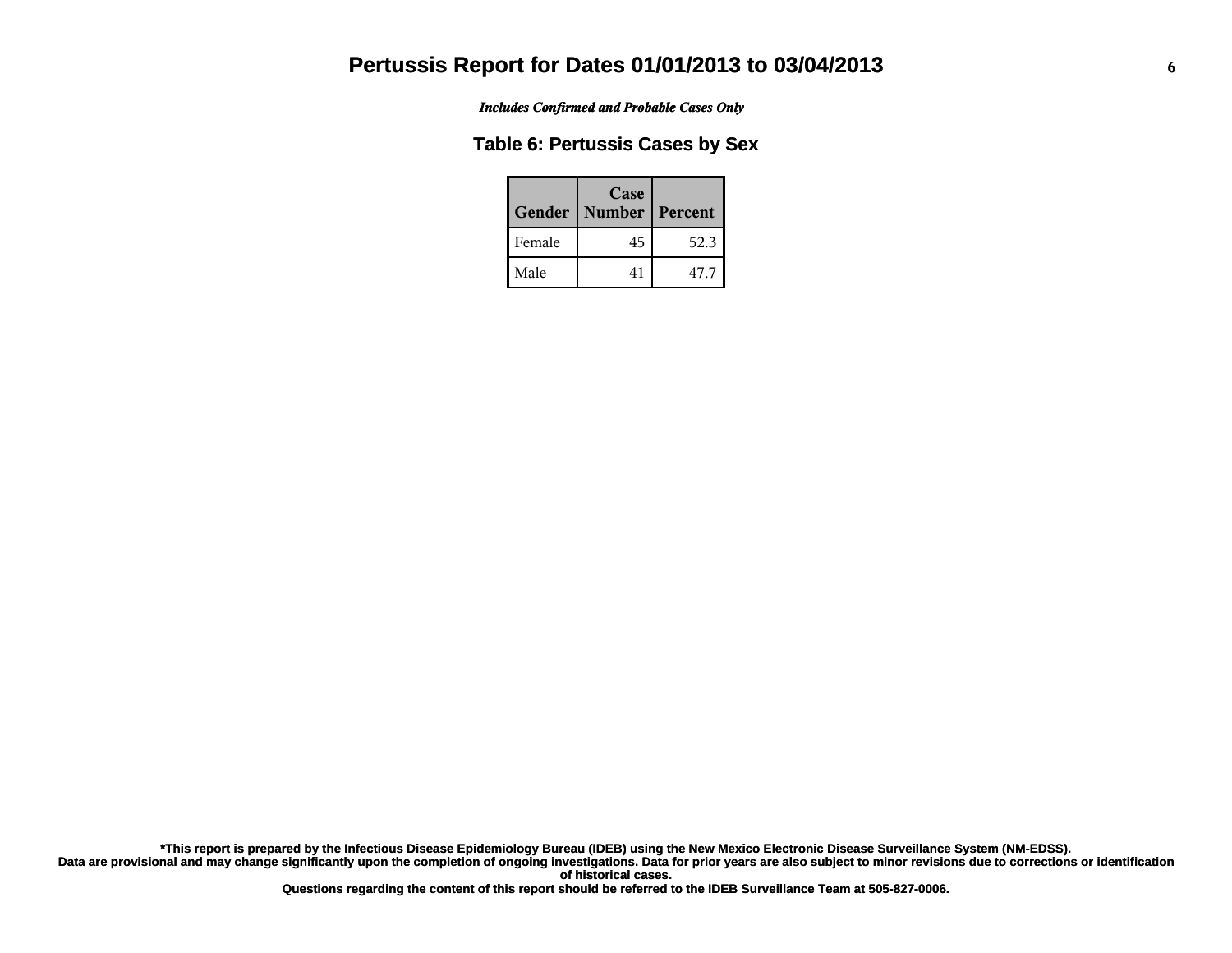#### *Includes Confirmed and Probable Cases Only*

#### **Table 7: Hospitalizations of Pertussis Cases**

| <b>Yes</b> |         | No    |         |  |
|------------|---------|-------|---------|--|
| Count      | Percent | Count | Percent |  |
| ካ          | 5.9     | 80    | 94.1    |  |

**Data are provisional and may change significantly upon the completion of ongoing investigations. Data for prior years are also subject to minor revisions due to corrections or identification of historical cases. \*This report is prepared by the Infectious Disease Epidemiology Bureau (IDEB) using the New Mexico Electronic Disease Surveillance System (NM-EDSS).**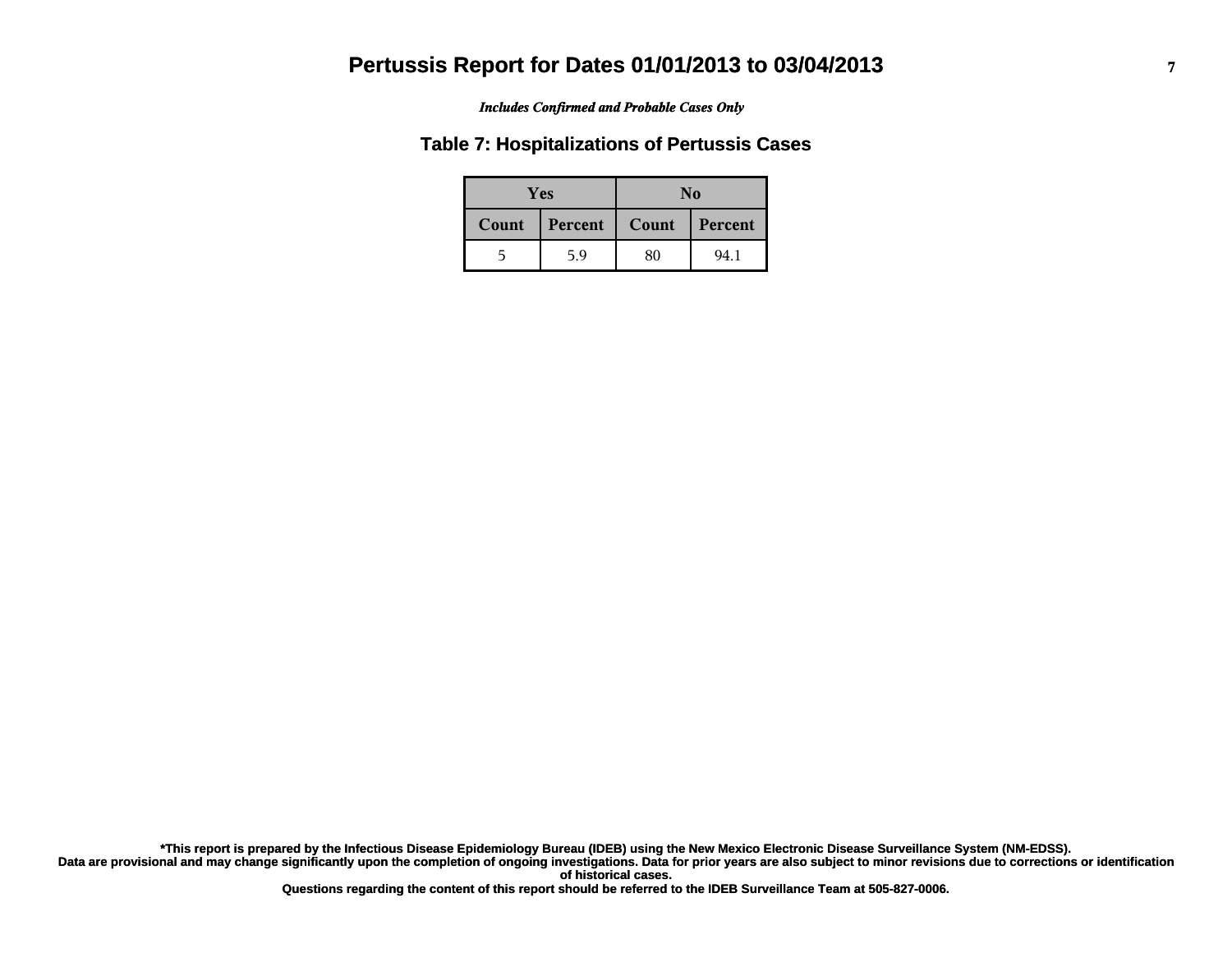*Includes Confirmed and Probable Cases Only*

|                          | <b>Hospitalized Cases</b>                                      |              |                  |    |  |  |
|--------------------------|----------------------------------------------------------------|--------------|------------------|----|--|--|
| <b>Age Group</b>         | <b>Unknown</b><br><b>Total</b><br><b>Yes</b><br>N <sub>0</sub> |              |                  |    |  |  |
| $<$ 1 Year               | 4<br>66.67                                                     | 2<br>33.33   | 0<br>0.00        | 6  |  |  |
| 1 to 5 Years             | $\Omega$<br>0.00                                               | 10<br>100.00 | $\Omega$<br>0.00 | 10 |  |  |
| 6 to 10 Years            | 0<br>0.00                                                      | 29<br>100.00 | $\Omega$<br>0.00 | 29 |  |  |
| 11 to 18 Years           | $\Omega$<br>0.00                                               | 13<br>92.86  | 1<br>7.14        | 14 |  |  |
| 19 to 65 Years           | $\Omega$<br>0.00                                               | 26<br>100.00 | 0<br>0.00        | 26 |  |  |
| <b>65 Years or Older</b> | 1<br>100.00                                                    | 0<br>0.00    | $\Omega$<br>0.00 | 1  |  |  |
| Total                    | 5                                                              | 80           | 1                | 86 |  |  |

#### **Table 8: Cases of Pertussis by Hospitalization and Age Group**

**\*This report is prepared by the Infectious Disease Epidemiology Bureau (IDEB) using the New Mexico Electronic Disease Surveillance System (NM-EDSS).**

**Data are provisional and may change significantly upon the completion of ongoing investigations. Data for prior years are also subject to minor revisions due to corrections or identification of historical cases.**